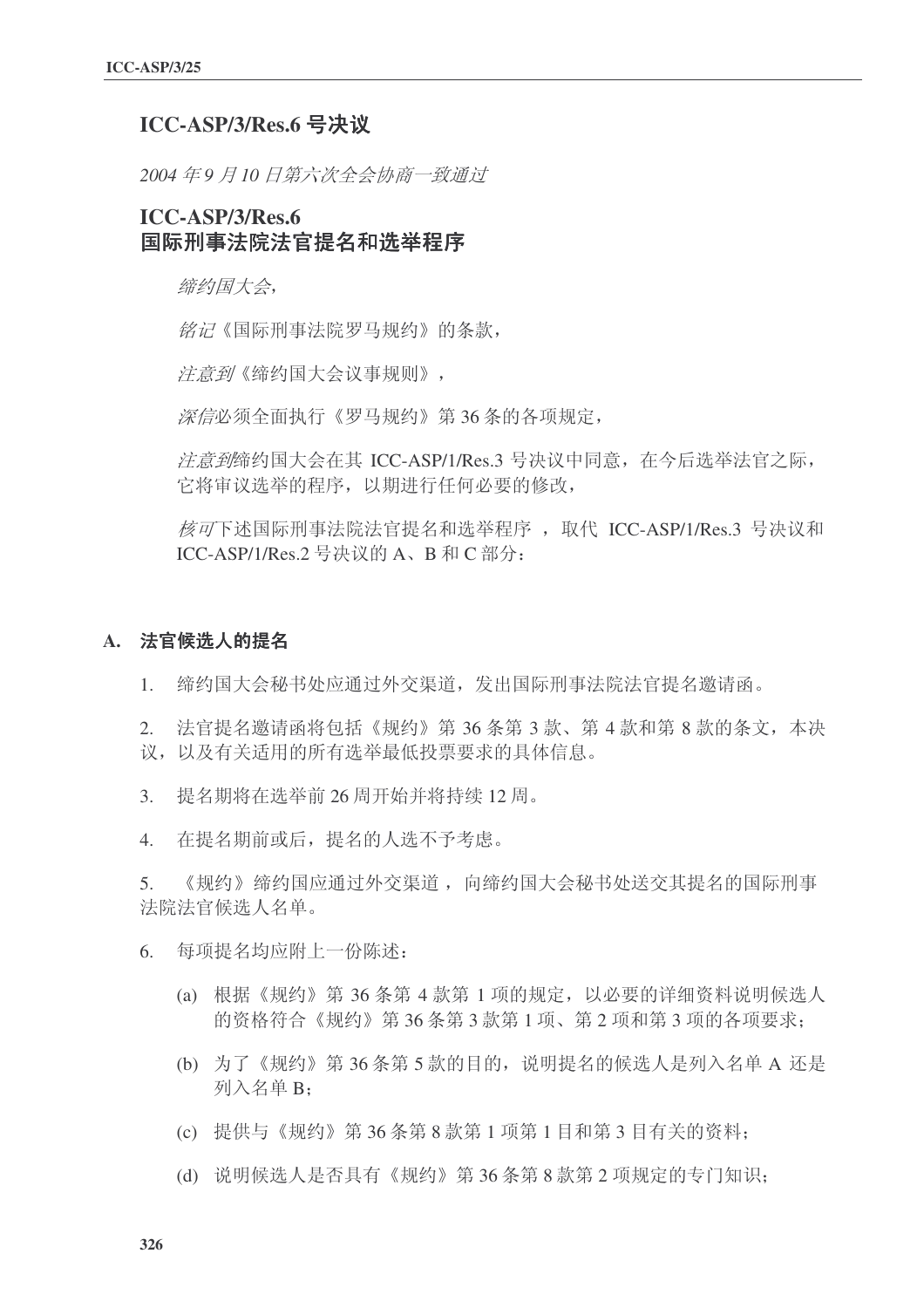(e) 为了《规约》第 36 条第 7 款的目的, 如果候选人是两个或两个以上国家的 国民, 说明候洗人是以什么国籍被提名。

7. 已经启动批准、加入或接受《规约》的程序的国家可提名候选人参加国际刑事 法院法官的选举。这些提名始终应当是临时的,不应列入候选人名单,除非有关国 家在提名期结束前向联合国秘书长交存其批准书、加入书或接受书,而且该国在选 举之日已依照《规约》第126条第2款成为《规约》缔约国。

8. 缔约国大会秘书处在收到法官候选人的提名以及《规约》第36条所提及的附文 和其他辅助文件后, 应尽快以国际刑事法院一种正式语文将其放在国际刑事法院因 特网网站。

9. 缔约国大会秘书处应按姓名英文字母次序编制提名候选人名单, 连同所附文 件, 通过外交渠道分发。

10. 在提名期开放六周之后, 缔约国大会主席应通过外交渠道及通过在国际刑事法 院网站上公布的具体资料, 知会所有缔约国提名的候选人数和每一最低投票要求。

11. 如果在提名期结束时, 任何区域或性别最低投票要求<sup>13</sup>与满足这一要求的至少是 候选人数的两倍不相符合, 则缔约国大会主席应将提名期 延长两周, 但最多延长三 次。

12. 如果在提名期结束时候选人人数仍少于席位数, 或名单 A 或 B 的候选人少于各 自最低投票要求, 缔约国大会主席应延长提名期, 每次延长两周。

### B. 法官的选举

13. 缔约国大会主席团应确定选举日期。

14. 缔约国大会秘书处应按照《规约》第36条第5款, 按候选人姓名英文字母次序 编制两份名单。

15. 法官的选举为实质性事项, 须依照《规约》第 112 条第 7 款第 1 项的规定行 事。

16. 得票最多而且票数达到出席并参加表决缔约国的三分之二多数的六位候选人当 选为法院法官,但须以缔约国绝对多数构成进行表决的法定人数为条件。

17. 如果两名或两名以上同一国籍的候选人获得法定多数票, 得票最多的候选人视 为当选。

18. 考虑到仍在任的法官人数, 名单 A 中视为当选的候选人不应多于 13 人, 名单 B 中视为当选的候选人不应多于9人。

 $^{13}$  只根据第 21 段(b)第二句及第 21 段(c)第二句计算。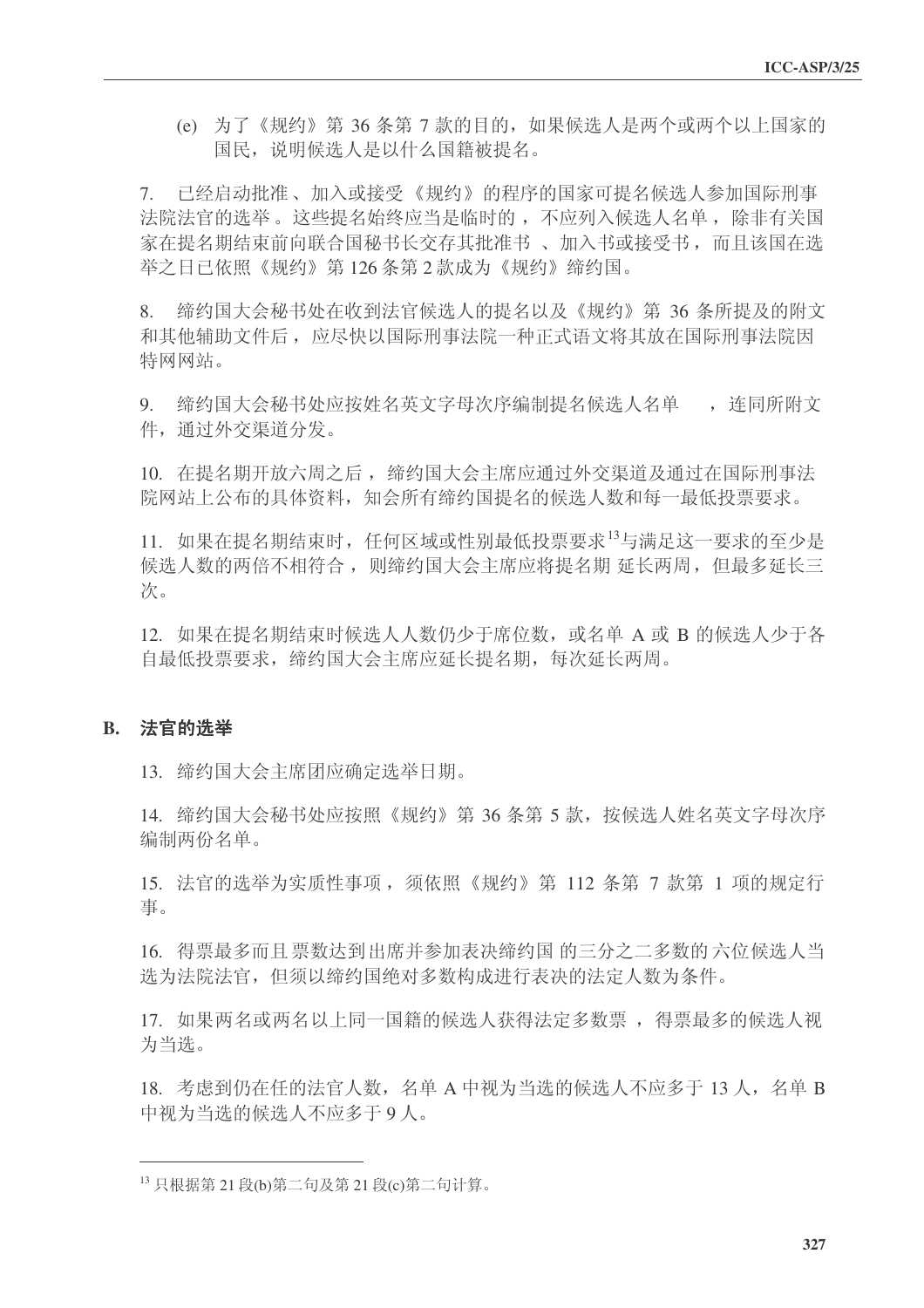19. 缔约国在选举法官时, 应考虑到必须反映世界各主要法系的代表性、 公平地域 代表性和适当数目的男女法官。缔约国应考虑到必须包括对具体问题 (除其他外, 包括对妇女和儿童的暴力的问题)具有专门法律知识的法官。

20. 在任何一次投票中, 每个缔约国投票选举的候选人数不得超过待补的职位数, 还应遵守名单 A 和名单 B、区域集团和性别的最低投票要求。在每次投票开始时, 应根据第21款和第22款决定或停止使用每一最低投票要求。

- (a) 每一缔约国应从名单 A 和名单 B 中投票选出最低数目的候选人。对名单 A. 这一数目是 9 减夫名单 A 中仍在任的或以前投票中当选的人数。对名单 B, 这一数目应是 5 减夫名单 B 中仍在任的或以前投票中当选的法官数目。
- (b) 每个缔约国应从每个区域集团 中投票选出最低数目的候选人。这一数目应 是 3 减去那一区域集团仍在任的或以前投票中当选的法官数目。

[作为例外, II如果有任何区域集团的缔约国数目少于当时 《罗马规约》缔 约国总数的十八分之三, 则适用于该集团的最低投票要求 应作调整,减少 一名。]

如果某一区域集团的候选人人数不足该区域的最低投票要求的两倍, 则最 低投票要求应为该区域候选人人数的一半 (酌情凑整成最接近的整数)。 如果某一区域集团只有一名候选人, 则该区域无最低投票要求。

(c) 每个缔约国应投票选举每一性别中最低的候选人数目, 这一数目应是 6 减 去那一性别仍然在任或以前投票中当选的法官数目。然而,如果一种性别 的候选人数目不足或少于 10, 这一性别的最低投票要求将根据下列公式进 行调整:

| 候选人数目 | 最低投票要求将不得超过:   |
|-------|----------------|
| 10    | 6              |
| 9     | 6              |
| 8     | 5              |
|       | 5              |
| 6     | 4              |
| 5     | 3              |
|       | 2              |
| 3     |                |
| ↑     |                |
|       | $\overline{0}$ |

21. 应调整每一最低投票要求, 直至无法满足该项要求, 这时则停止适用该项要 求。如经调整的投票要求可单独满足但不能共同满足,则问应停止适用所有区域和性 别投票要求。如经过四次投票仍有职位需要填补, 则应停止适用这些最低投票要 水, 而使用活用名单 A 和名单 B 的最低投票要求, 直至要求得到满足。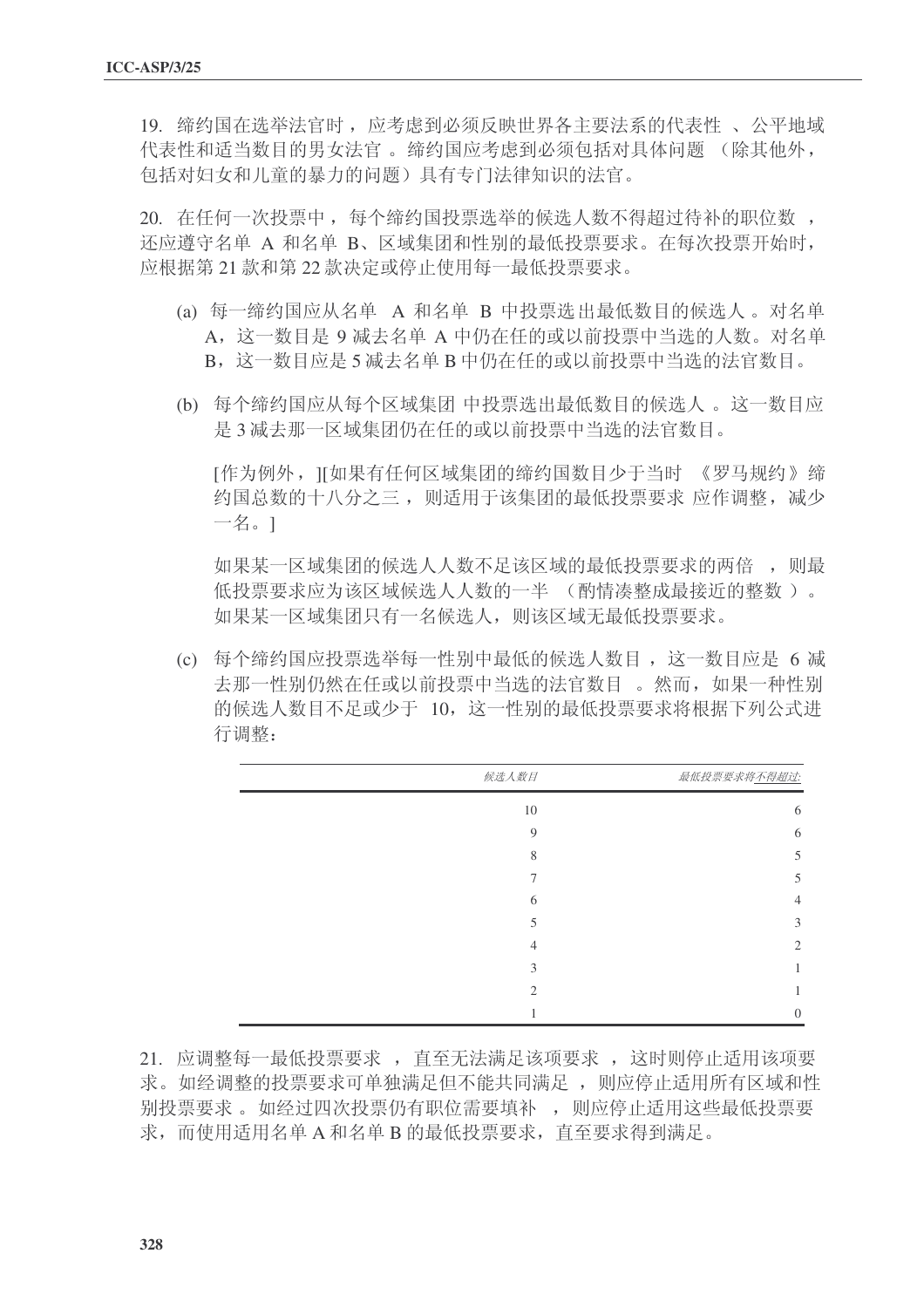22. 只有遵守最低投票要求的选票才是有效票 。如一缔约国满足了最低要求, 所用 票数低于该次投票允许的最高票数,则该缔约国可以弃权,不投票选举其余候选  $\Lambda$ .

23. 一旦停止使用区域和性别最低投票要求而且名单 A 和名单 B 的最低投票要求得 到满足, 任何进一步的投票将限制在前次投票中最成功的候选人中。。在每次投票 前, 在前次投票中已得到最低票数的候选人 (或, 如出现相等票数, 则是一个以上 候选人) 将因此被排除, 但余下的候选人数至少应两倍于待补的职位数。

24. 缔约国大会主席应负责选举程序, 包括最低投票要求的确定、调整和停止适 用。

25. 洗票的设计安排应有利于讲行上述洗举讲程。最低投票要求、经调整的要求及 √ 任何要求的停止适用应在选票上注明 。在选举日之前, 主席应向全体缔约国分发选 票的说明和样本。在选举当日, 应为每次投票提供清楚的说明并给予充分的时间。 在每次投票中, 在表决程序结束之前, 主席应重复这些说明和有关的最低要求, 以 便每一代表团可确定本国选票符合要求。

26. 缔约国大会将来在选举时应审查法官的选举程序, 以作出任何必要的改进。

#### C. 法官职位的出缺

27. 如果根据《罗马规约》第 37 条法官职位出缺, 法官的提名和选举程序经适当修 改后适用, 但须遵守下列条款:

- (a) 在法官职位出缺的一个月之内, 缔约国大会主席团应确定选举的地点和日 期, 选举不得晚于法官职位出缺后20周。
- (b) 提名期应在选举前 12 周开放并持续六周。
- (c) 如果法官职位的出缺使名单 A 中的法官数目减少至不足 9 名, 或使名单 B 中的法官数目减少至不足 5 名,只有来自代表性不足名单中的候选人可获 得提名。
- (d) 如果在选举时, 区域或性别投票最低要求未得到满足, 只有可以满足任何 代表性不足的区域最低投票要求以及代表性不足的性别最低要求的候选人 可以获得提名。
- (e) 为填补出缺职位而当选的法官应完成前任法官余下的任期, 并且如果余下 的任期为三年或不足三年, 当选的法官则可根据《规约》第 36 条连选连任 一个完整仟期。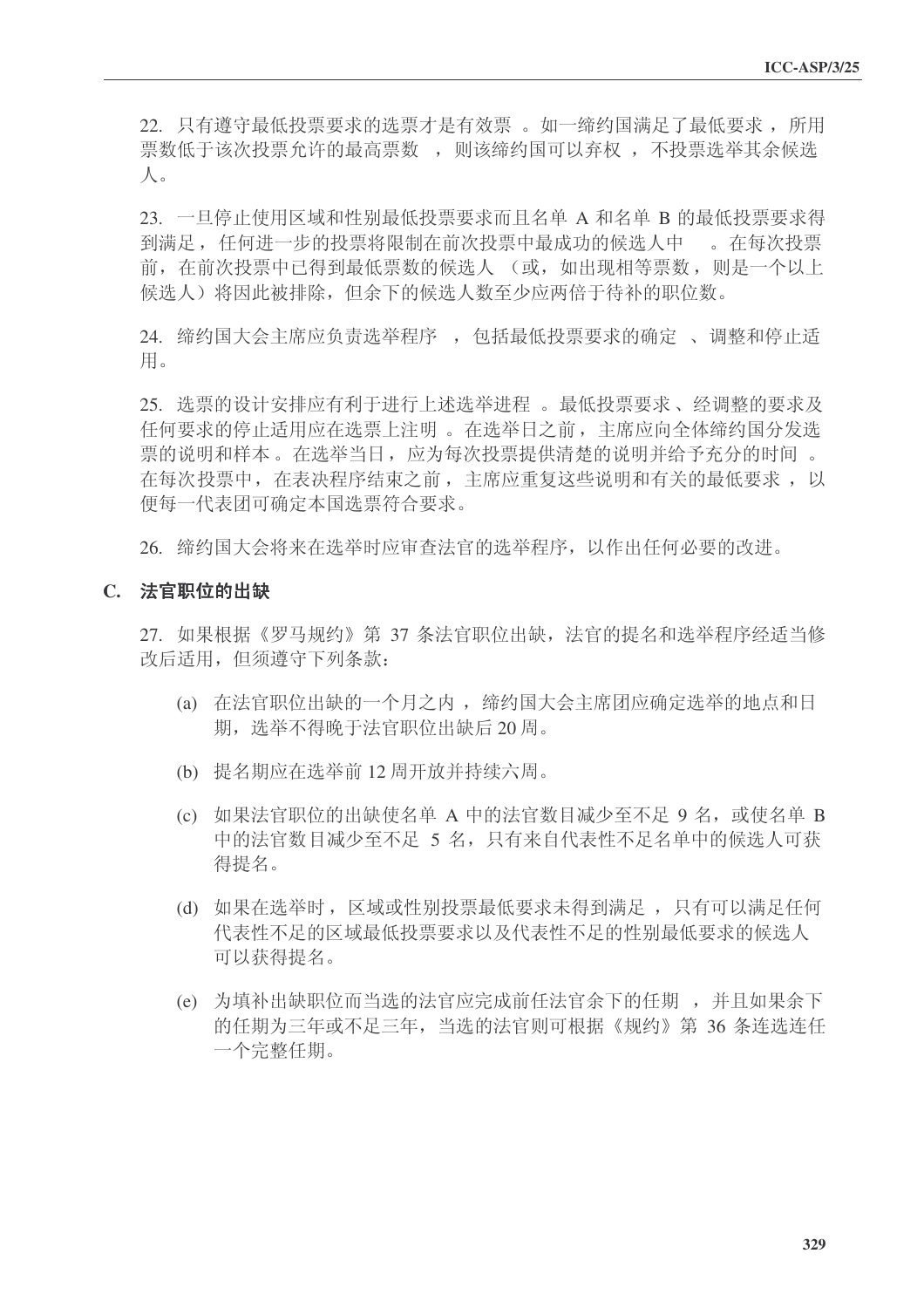# 附件 I

# 最低投票要求(图示)说明表

下列表格只用于说明的目的。

表 1: 名单 A 最低投票要求

| 如果名单A 中仍在任的或在以前投票中当选的法官<br>数目是: | 那么, 名单A 的 最低投票要求是: |
|---------------------------------|--------------------|
| 9名或更多                           | 已满足要求              |
| 8                               |                    |
|                                 | 2                  |
| 6                               | 3                  |
| 5                               | $\overline{4}$     |
| 4                               | 5                  |
| 3                               | 6                  |
| $\mathfrak{D}$                  | 7                  |
|                                 | 8                  |
| $\Omega$                        | 9                  |
|                                 |                    |

### 表 2: 名单 B 最低投票要求

| 如果名单B中仍在任的或在以前投票中当选的法官<br>数目是: | 那么, 名单B的最低投票要求是:            |  |
|--------------------------------|-----------------------------|--|
| 5 名或更多                         | 已满足要求                       |  |
| 4                              |                             |  |
| 3                              | $\mathcal{D}_{\mathcal{L}}$ |  |
| $\overline{c}$                 | 3                           |  |
| 1                              | 4                           |  |
| $\Omega$                       |                             |  |
|                                |                             |  |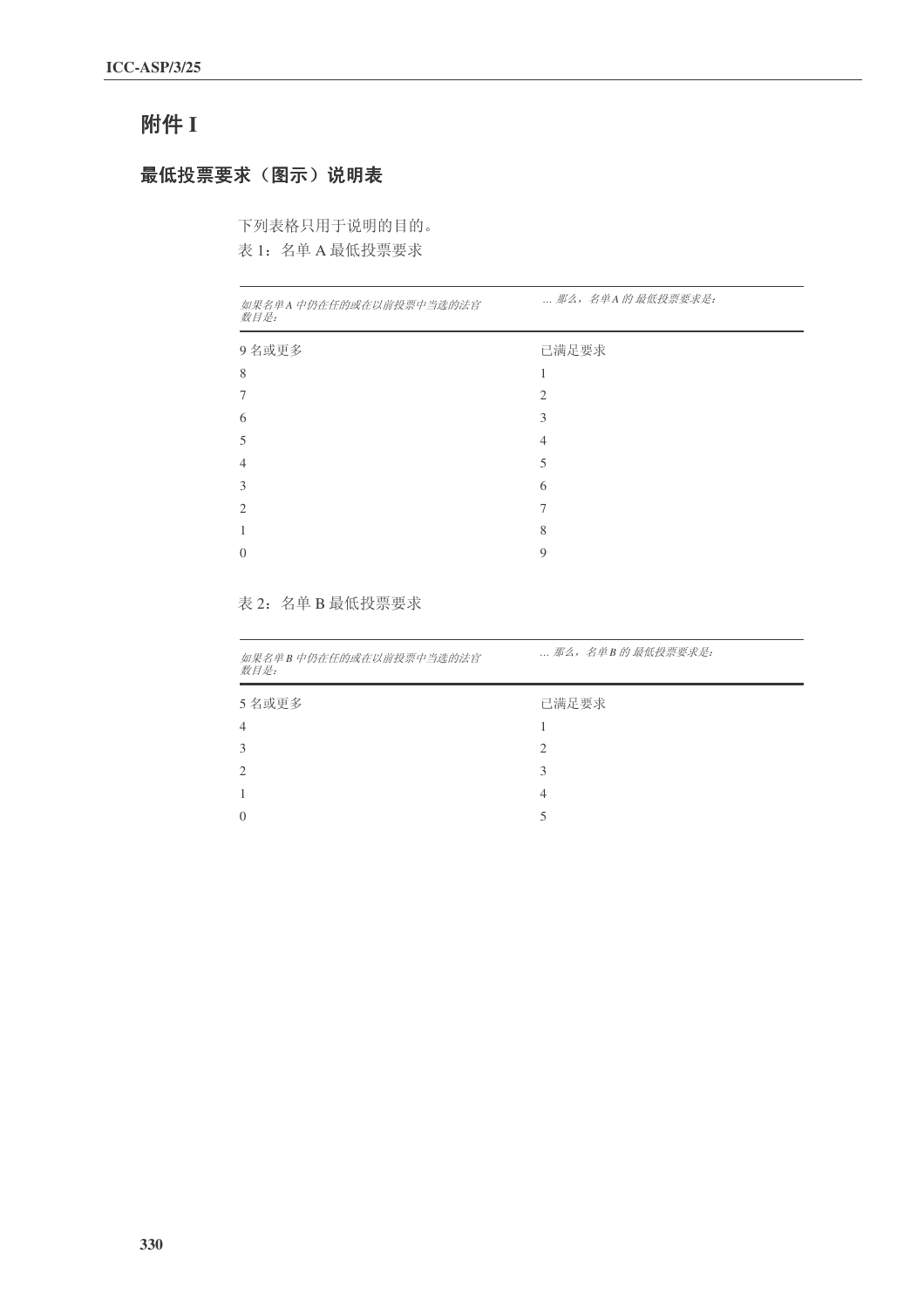表 3: 区域最低投票要求

| 如果来自某一区域的在任法官或以前投票中当选的法<br>宫数日是: | 那么, 这一区域的最低投票要求是: |
|----------------------------------|-------------------|
| 3 名或更多                           | 已满足要求             |
| 2                                |                   |
|                                  | 2                 |
| $\Omega$                         |                   |
|                                  |                   |

(根据本决议第 21 段(b), 可能需要做进一步调整。)

## 表 4: 性别最低投票要求

| 如果某一性别的仍在任法官或以前投票中当选的法官<br>数目是: | 那么, 这一性别的最低投票要求是: |
|---------------------------------|-------------------|
| 6名或更多                           | 已满足要求             |
| 5                               |                   |
| $\overline{4}$                  | $\overline{c}$    |
| 3                               | 3                 |
| $\overline{2}$                  | 4                 |
| 1                               | 5                 |
| $\theta$                        | 6                 |
|                                 |                   |

(根据本决议第 21 段(c), 可能需要做进一步调整。)